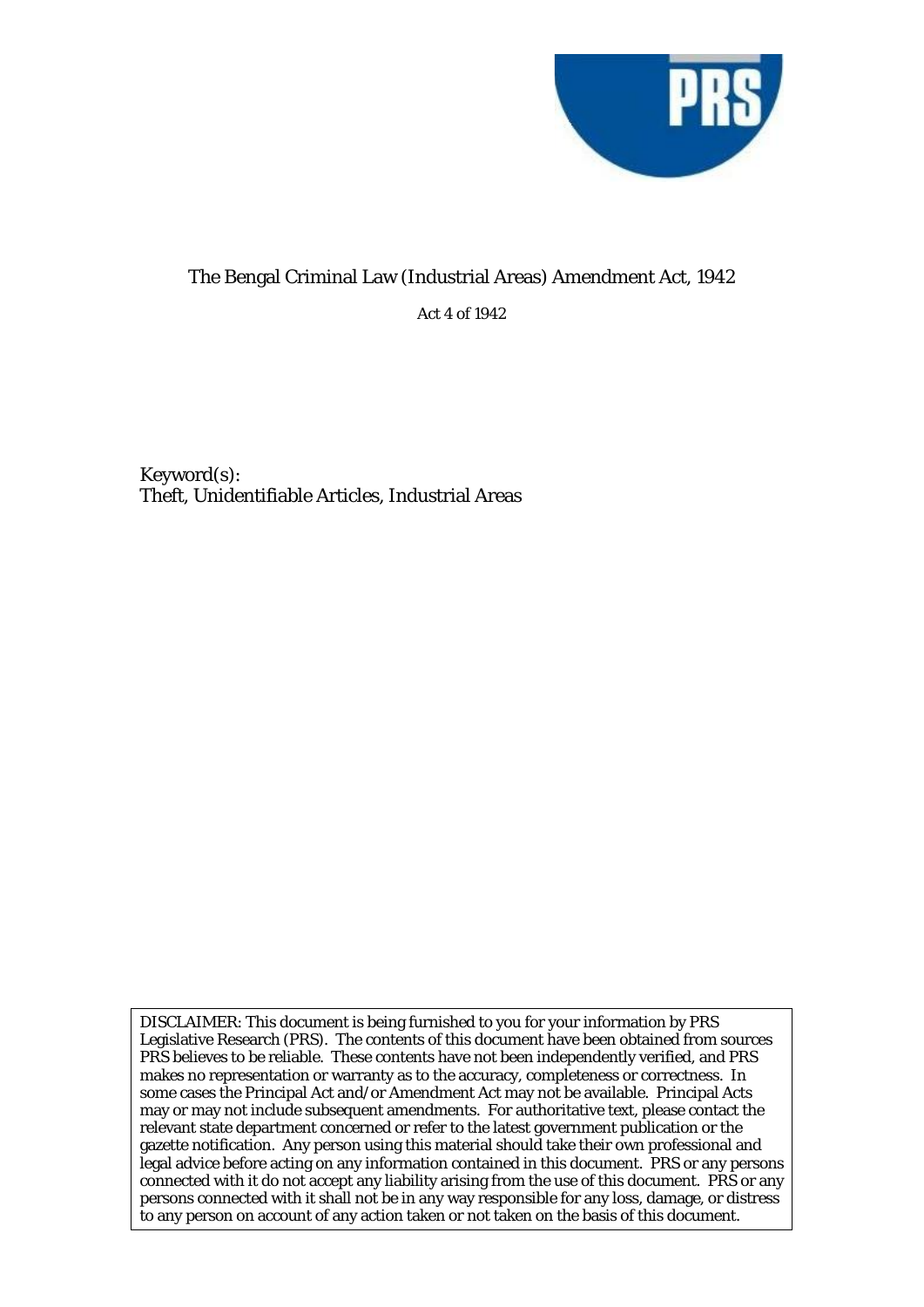## Bengal Act IV of 1942

### THE BENGAL CRIMINAL LAW (INDUSTRIAL AREAS) AMENDMENT ACT, 1942.

**ADAPTED** 

The Indian Independence (Adaptation of Bengal and Punjab Acts) Order, 1948.

The Adaptation of Laws Order, 1950.

[4th June, 1942.]

An Act to prevent theft of unidentifiable articles in industrial areas.

WHEREAS it is expedient to prevent theft of unidentifiable articles in industrial areas;

It is hereby enacted as follows:-

1. (1) This Act may be called the Bengal Criminal Law (Industrial Areas) Amendment Act, 1942.

(2) This section and section 2 extend to the whole of <sup>2</sup>[West Bengal] and the remaining provisions of this Act shall extend to any area declared to be an industrial area under section 2.

2. The '[State] Government may, by notification' in the Official Gazette, declare any area to be an industrial area for the purposes of this Act.

3. Any person found, between sunset and sunrise,—

- (a) armed with any dangerous or offensive instrument whatsoever, with intent to commit any criminal act;
- (b) disguised in any manner with intent to commit any criminal act.

These words was substituted for the word "Bengal" by para. (2) of Art. 3 of the Indian Independence (Adaptation of Bengal and Panjab) Order, 1948.

<sup>3</sup>This word was substituted for the word "Provincial" by para, 4(1) of the Adaptation of Laws Order, 1950.

'For notification declaring area to be an industrial area for the purposes of this Act, see notification? No. 2260PL. dated the 26th June, 1942, published in the Calculate Gazette.<br>Extraudinary, of the 27th June, 1942. Pt. 1, page 127.<br>For notification declaring the whole of the Darjeeling d'strict to be an indus

purposes of the Act, see notification No. 1969 PL/P2A/3/48, dated 31.5.49, published in the Calcutta Gezette of 1949, Pc. I. page 921.

For notifications declaring the whole of Cooch Behar district and Chandernagore to be industrial areas for the purposes of the Act, see notification (1) No. 1PI/P2A-17/53, dt. 2.1.57, published in the Calculta Gazette of 1957. Pt. 1, page 192, and (2) No. 2162 PL/P1N-3/55.

Shert fille and extent.

Declaration of industrial area.

Apprehension and punishment of persons arned or previously convicted of theft or of other persons.

O

<sup>&</sup>lt;sup>1</sup>For Statement of Objects and Reasons, see the Calcutta Gozette, Extraordinary, dated the 19th July, 1941. Pt. IVB, page 79; the Report of the Select Committee was presented to the Council on the 11th December, 1941; for Proceedings of the Council, see the proceedings of the meetings of the Bengal Legislative Council held on the 28th July, 5th and 18th August, 2nd September and 11th December, 1941, and also 19th and 26th February, 1942; for proceedings of the Assembly, see the proceedings of the meetings of the Bengal Legislative Assembly held on the 10th March and the 2nd April, 1942.